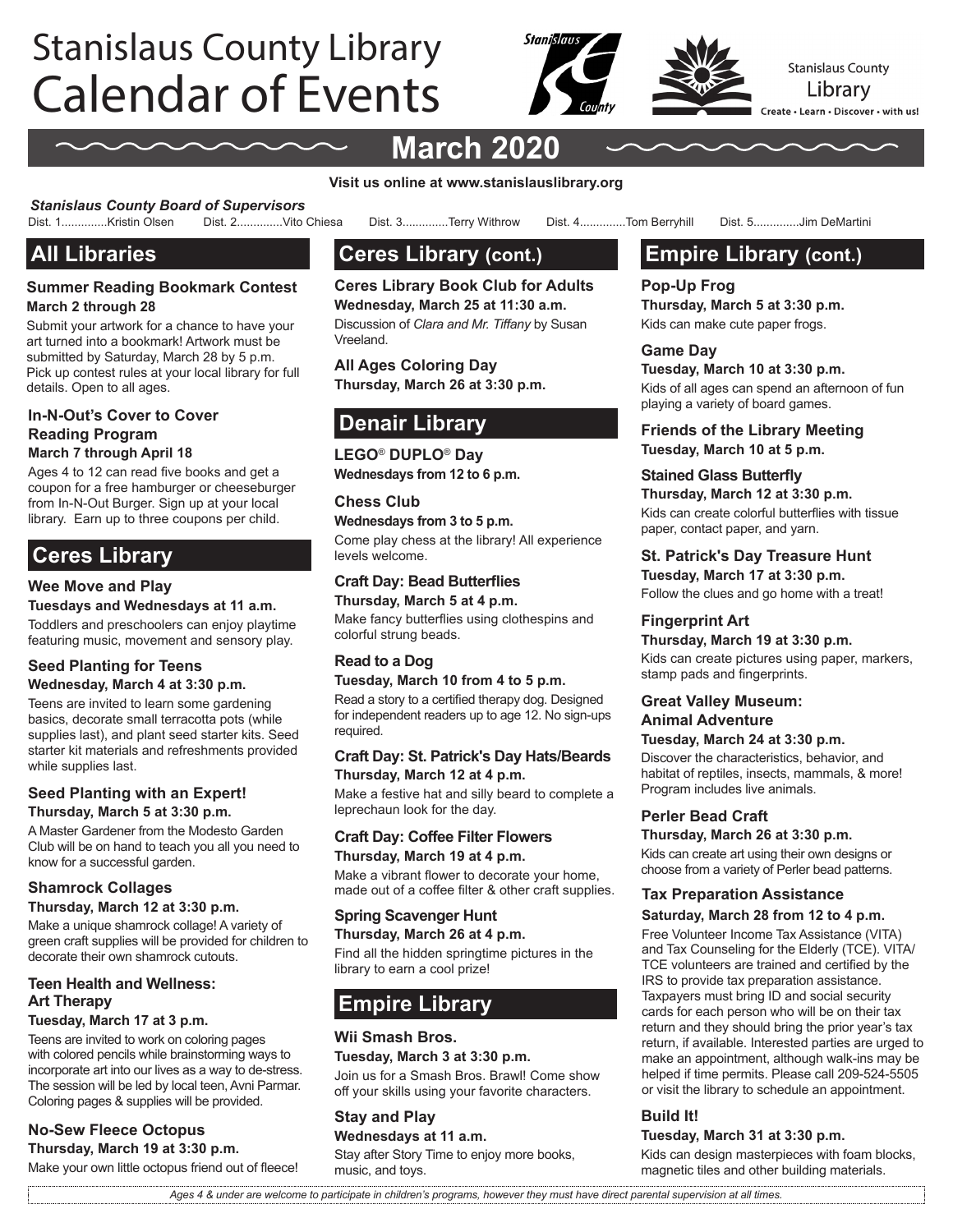#### **Hughson LEGO**® **Days**

**Tuesday, March 3 from 3 to 5 p.m. and Thursday, March 26 from 3 to 5 p.m.** 

#### **Dr. Seuss Celebration**

#### **Thursday, March 5 at 3 p.m.**

Celebrate Dr. Seuss' birthday with crafts, science and stories. Make crafts and Oobleck slime. Play Ten Apples Up On Top, Jenga, and listen to a bilingual Dr. Seuss story.

#### **Mario Day Party**

#### **Tuesday, March 10 from 3 to 5 p.m.**

Win prizes when you play the Mario matching game, Mario Bingo, and play with the powerup punch board. Make crafts, participate in the photo booth, and more. Costumes encouraged.

#### **Craft Stick Leprechaun Hat Tuesday, March 17 from 12 to 6 p.m.**

### **Absolutely Incredible Kids Day**

**Thursday, March 19 from 12 to 5 p.m.** Celebrate Absolutely Incredible Kids Day with crafts, games, and prizes galore.

#### **Broken Crayon Crafts Tuesday, March 31 from 3 to 5 p.m.**

Make a collection of crafts with broken crayons for National Crayon Day. Make suncatchers, lip gloss, and crayon hot rocks (adult must be present for the rock craft). All participants will take home a muffin tin melted crayon.

# **Keyes Library**

#### **Origami Frog**

**Thursday, March 12 from 9 a.m. to 7 p.m.**  Kids will create origami frogs and see how far they can jump.

#### **Coloring Day**

**Friday, March 13 from 9 a.m. to 4:30 p.m.** 

#### **Paper Daisies Craft**

**Thursday, March 19 from 9 a.m. to 7 p.m.** 

#### **Paper Bag Superhero**

**Thursday, March 26 from 9 a.m. to 7 p.m.**

Kids will turn paper bags into high-flying superheroes using a variety of decorations.

#### **Free Computer Classes**

**Excel Basics (Spreadsheets) Monday, March 2 at 5 p.m.** 

#### **Internet Basics**

**Thursday, March 5 at 1:30 p.m. Excel Intermediate (Spreadsheets) Monday, March 9 at 5 p.m.** 

**Words Basics** 

**Monday, March 16 at 5 p.m. Email Basics** 

**Thursday, March 19 at 1:30 p.m. Intermediate Word (Word Processing) Monday, March 23 at 5 p.m.** 

Registration is required. Call 209-558-7814.

# **Modesto Library (cont.)**

#### **Dr. Seuss Day**

#### **Monday, March 2 from 10 a.m. to 8 p.m.**

Celebrate Dr. Seuss' birthday with us in the Children's Room! We'll have a blast with Seussthemed crafts and coloring. Find the Cat's Hat in the room to get a prize!

#### **Modesto LEGO**® **Days Wednesdays at 3:30 p.m.**

**Game Day Thursday, March 5 at 3:30 p.m.**  Play giant versions of Jenga, dominos, & more!

#### **Family Story Time**

**Tuesday, March 10 at 6:15 p.m.** Bring the whole family for an evening Story Time, followed by a fun activity.

### **Coloring Day!**

**Friday, March 13 from 10 a.m. to 5 p.m.** 

Colored pencils, crayons, and designs available at the Children's Information Desk. For all ages.

#### **Great Valley Museum: Lights and Rainbows Tuesday, March 17 at 3:30 p.m.**

Children will investigate the properties of light and learn how to make their own rainbows!

#### **EcoLearn: Energy & the Environment Friday, March 20 at 3:30 p.m.**

*Presented by the Environmental Protection Agency (EPA).* What is energy? Where does the light from my light bulbs come from? And what does any of it have to do with the environment? All of this and more will be answered.

# **Scrapbooking Fun!**

**Saturday, March 21 from 12:30 to 4:30 p.m.**

Learn scrapbooking techniques, with free time to work on your scrapbook. Some materials will be provided but you are encouraged to bring your own.

#### **Family Book Club Thursday, March 26 at 4 p.m.**

Come together for a fun family read-aloud and discussion on the last Thursday of every month! Families read the book together at home and then join us at the library for a discussion and related activity. Stick around after the discussion for a fun activity!

# **Friday, March 27 from 3:30 to 4:30 p.m.**

Unleash a magnetizing hour of fun with magnet and LED light themed activities. Make your own LED magnet while supplies last.

# **Newman Library**

# **Dr. Seuss Birthday Celebration**

**Tuesday, March 3 from 4 to 5 p.m.** Celebrate Dr. Seuss' birthday with activities, prizes and crafts. We will also have cupcakes for this special occasion, while supplies last.

*Ages 4 and under are welcome to participate in children's programs, however they must have direct parental supervision at all times.* 

# Hughson Library **Modesto Library (cont.)** Newman Library (cont.)

### **Wee Move and Play**

**Wednesdays at 10:30 a.m.** Enjoy books, music & toys. For ages 5 & under.

#### **Edible Garden Craft**

#### **Tuesday, March 10 from 4 to 5 p.m.**

We will use waffle bowls, brownies, dum dums, gummy worms, and chocolate rocks to create this yummy garden, while supplies last.

#### **Newman LEGO**® **Days**

**Thursdays, March 12 and 26 at 3:30 p.m.**

#### **St. Patrick's Day Q-tip Painting Tuesday, March 17 from 4 to 5 p.m.**

Celebrate this special day by painting holidayrelated sceneries. You will use different colored paints with Q-tips to create your masterpiece.

#### **Great Valley Museum: Science or Magic? Tuesday, March 24 at 3:30 p.m.**

Children will see and do a number of experiments that seem like magic, but actually explain some basic scientific principles. The scientific process is explored with each activity. Advance sign-ups required.

#### **Book Flowers**

#### **Saturday, March 28 from 2 to 3 p.m.**

We will use book page templates and glue to make various styles of flowers. This craft is designed for adults and teens.

# **Oakdale Library**

#### **DIY: Ninja Stress Balls Tuesday, March 3 at 3 p.m.**

Keep calm and fight stress with a ninja stress ball made out of everyday objects. All ages welcome.

#### **Tax Preparation Assistance**

#### **Thursdays from 4 to 7:30 p.m.**

**Modesto Library**<br>**DIY Kids: Magnets and LED Lights** or visit the library to schedule an appointment. Free Volunteer Income Tax Assistance (VITA) and Tax Counseling for the Elderly (TCE). VITA/ TCE volunteers are trained and certified by the IRS to provide tax preparation assistance. Taxpayers must bring ID and social security cards for each person who will be on their tax return and they should bring the prior year's tax return, if available. Interested parties are urged to make an appointment, although walk-ins may be<br>helped if time permits. Please call 209-847-4204

#### **Oakdale LEGO**® **Days**

**Fridays, March 6 & 20 at 3 p.m.**

#### **Top 20 Computer Tips**

#### **Saturday, March 7 at 10:30 a.m.**

Know how to use a computer but could use a little more confidence? Sign up for the Top 20 Computer Tip Class by calling 209-847-4204.

#### **Wee Move and Play Mondays, March 9 & 23 at 11 a.m.**

Toddlers and preschoolers can enjoy playtime featuring music, movement and sensory play.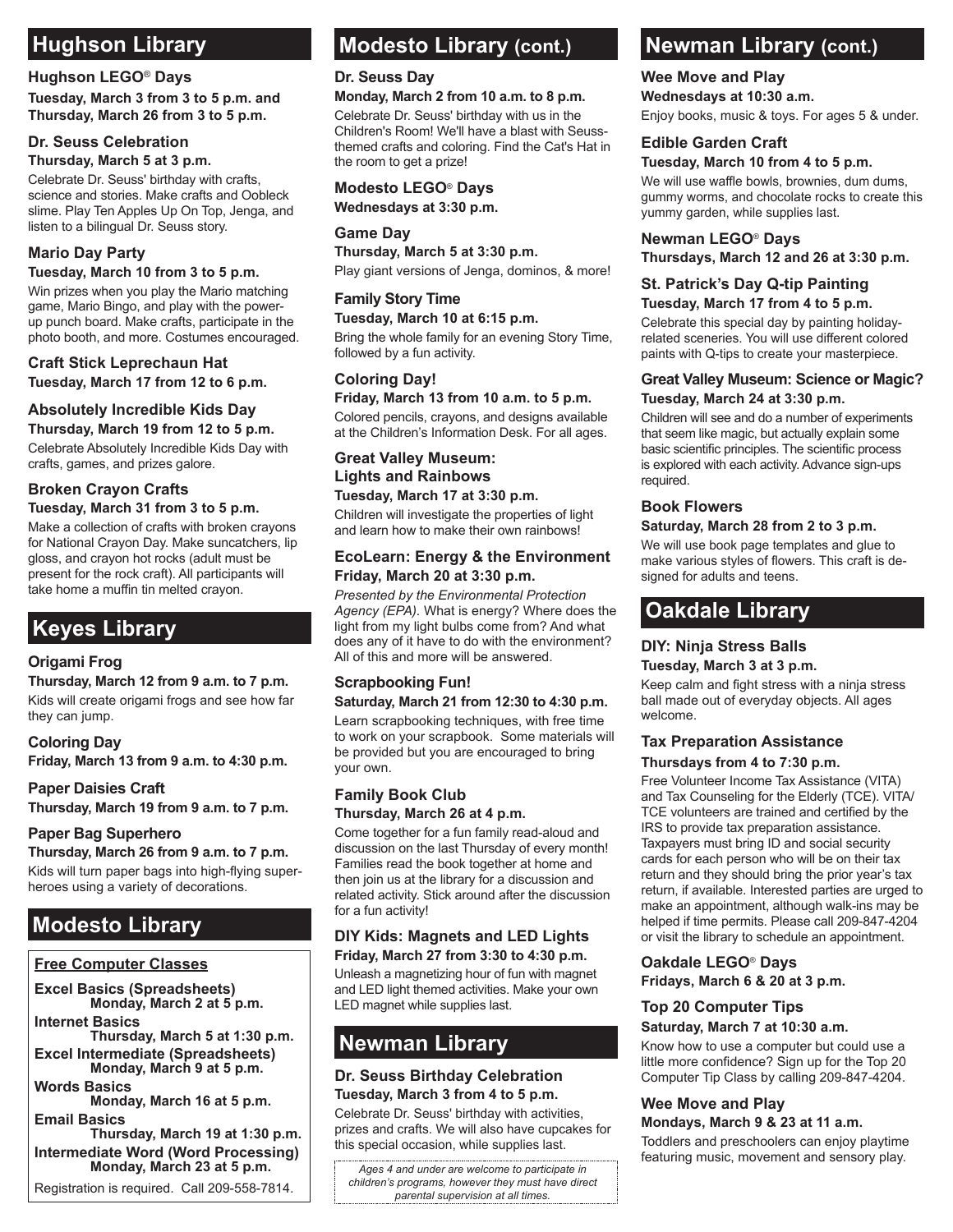# **Oakdale Library (cont.) Riverbank Library Content Salida Library**

# **Kids Craft: Spring Bird Feeder**

#### **Tuesday, March 17 at 3 p.m.**

Kids can make bird feeders using peanut butter and birdseed.

#### **Little Scientist STEAM\* Program Wednesday, March 18 at 3:30 p.m.**

Listen to a book & explore science with a handson activity. Designed for kids kindergarten age to age 8. Registration required, as space is limited. Call 209-847-4204 to sign up, starting March 2.

#### **Friends of the Library Meeting Monday, March 23 at 1:30 p.m.**

### **Oakdale Library Book Club**

**Tuesday, March 24 at 11:30 a.m.** Discussion of *The Big Burn* by Timothy Egan.

#### **Kids Craft: Caterpillar Tuesday, March 24 at 3 p.m.**

Kids can create adorable caterpillars made out of clothespins and pom-poms. This craft makes a great note holder for your refrigerator.

# **Patterson Library**

## **Stay and Play Social**

**Mondays and Tuesdays at 10:30 a.m.** Enjoy books, music & toys. For ages 5 & under.

#### **Homework Club**

**Tuesdays and Thursdays at 3:30 p.m.** Homework help and tutoring available for kids in grades K-6. Advance registration is required. Please pick up an application at the library.

#### **STEAM\* Kids: Straw Airplanes Wednesday, March 4 at 3:30 p.m.**

Learn about science & engineering by building airplanes out of construction paper and straws.

## **Crochet Club**

#### **Fridays at 3 p.m.**

Learn basic crochet techniques or just come hang out with fellow enthusiasts. Please bring crochet hooks. Yarn will be provided.

#### **Friends of the Library Meeting Monday, March 9 at 1 p.m.**

### **Moms Club**

#### **Wednesday, March 11 at 10 a.m.**

This program is for stay-at-home moms and their children to meet other stay-at-home moms.

**Patterson LEGO**® **Days Wednesdays, March 11 & 25 at 3:30 p.m.**

### **West Side Readers Book Club Thursday, March 12 at 1 p.m.**

# **Kids Craft: Crafting with Recycled Puzzle Pieces**

*\*STEAM: Science, Technology, Engineering, Art & Math* **Wednesday, March 18 at 3:30 p.m.**

*Ages 4 and under are welcome to participate in children's programs, however they must have direct parental supervision at all times.* 

# **Riverbank Library**

# **Dr. Seuss Party**

### **Tuesday, March 3 at 3:30 p.m.**

Celebrate Dr. Seuss' birthday through crafts and games. Find the Cat's hat hidden in the library to win a prize! Snacks and refreshments provided.

# **Tax Preparation Assistance**

#### **Wednesdays from 4 to 7:30 p.m.**

Free Volunteer Income Tax Assistance (VITA) and Tax Counseling for the Elderly (TCE). VITA/ TCE volunteers are trained and certified by the IRS to provide tax preparation assistance. Taxpayers must bring ID and social security cards for each person who will be on their tax return and should bring the prior year's tax return, if available. Please call 209-869-7008 to schedule an appointment. Walk-ins helped if time permits.

#### **Container Vegetable Gardening Saturday, March 7 at 2 p.m.**

Master Gardener Heidi Aufdermaur will teach a class on vegetable gardening in containers. Container gardening is a great way to grow vegetables even if you have limited space or mobility.

#### **Mayor's Book Club Monday, March 9 at 11 a.m.**

Following Story Time, Mayor Richard O'Brien will read to preschoolers and their families.

#### **Sock MerCat**

**Tuesday, March 10 at 3:30 p.m.** Make cute little mermaid cats or "mercats" out of fuzzy socks.

#### **Friends of the Library Meeting Tuesday, March 10 at 5 p.m.**

#### **Art Lab: Papier-Mache Bird Sculptures Tuesday, March 17 at 3:30 p.m.**

Learn to make a freestanding sculpture using aluminum foil and wire, then cover it with papiermache and colorful tissue paper.

#### **Teen Health and Wellness: Art Therapy Friday, March 20 at 3 p.m.**

Teens are invited to work on coloring pages with colored pencils, while brainstorming ways to incorporate art into our lives as a way to de-stress. The session will be led by local teen, Avni Parmar.

# **Riverbank Library Teen Book Club**

**Friday, March 20 at 3:30 p.m.** Discussion of *Girls Made of Snow and Glass* by Melissa Bashardoust. Light refreshments provided by the Friends of the Riverbank Library.

### **Riverbank Library Book Club**

**Tuesday, March 24 at 4 p.m.** Featuring *Thousand Pieces of Gold* by RuthAnne Lum McCunn.

#### **Game-n-Craft**

**Thursday, March 26 at 3:30 p.m.**  We'll have giant board games and craft materials.

#### **Great Valley Museum: Dinosaurs and Prehistoric Life**

**Tuesday, March 31 at 3:30 p.m.** Learn about dinosaurs and prehistoric life. Program includes lot of fossils!

#### **Coding Club: CS First Music & Sound Mondays at 4 p.m. through March 9**

Learn to code! Create a music video, play musical notes, and build an interactive music display using computer science and Scratch programming. Ages 9 to 14 welcome. Space is limited and registration is required. Call 209-543-7315 for more information.

### **Central Valley Fiber Artists**

**Tuesdays from 10 a.m. to 12 p.m.** Work on individual projects in a collaborative, community oriented group setting.

# **Sensory Play Time**

**Tuesday, March 3 at 4 p.m.** 

For ages 5 & under and their caregivers. Get messy, play, and learn with your senses.

#### **EcoLearn: Energy & the Environment Wednesday, March 4 at 4 p.m.**

*Presented by the Environmental Protection Agency (EPA).* What is energy? Where does the light from my light bulbs come from? And what does any of it have to do with the environment? All of this and more will be answered.

### **Computer Basics**

**Thursdays, March 5 and 19 at 10:30 a.m.** Registration is required. Call 209-543-7315.

#### **Wee Move and Play**

#### **Thursdays at 10:30 a.m.**

Toddlers and preschoolers can enjoy playtime featuring music, movement and sensory play.

#### **Friends of the Salida Library Annual Used Book Sale**

#### **Friday, March 6 from 10 a.m. to 7 p.m. Saturday, March 7 from 10 a.m. to 3 p.m.**

Shop from a selection of gently used books for all ages, at bargain prices. The book sale will be held in the library's community room.

#### **Salida LEGO**® **Days Fridays at 3 p.m.**

#### **Family Story Time: Dr. Seuss Edition Saturday, March 7 at 10:30 a.m.**

In honor of author Theodore Seuss Geisel, join us for a Dr. Seuss Story Time, followed by crafts inspired by some of his popular stories.

#### **Salida Library Book Club**

**Tuesday, March 10 at 10 a.m.** Featuring *The Traveler's Gift* by Andy Andrews.

#### **Preschool & Toddler Dance & Play Tuesday, March 10 at 4 p.m.**

#### **Read to a Dog**

**Wednesday, March 11 from 3:30 to 5 p.m.** Read a story to a certified therapy dog. Designed for independent readers up to age 12. No sign-ups required.

### **Teen Game Day**

#### **Thursday, March 12 at 4 p.m.**

Play the Nintendo Switch, as well as awesome board games. We'll also have our Oculus Rift virtual reality headset available for ages 13 & up.